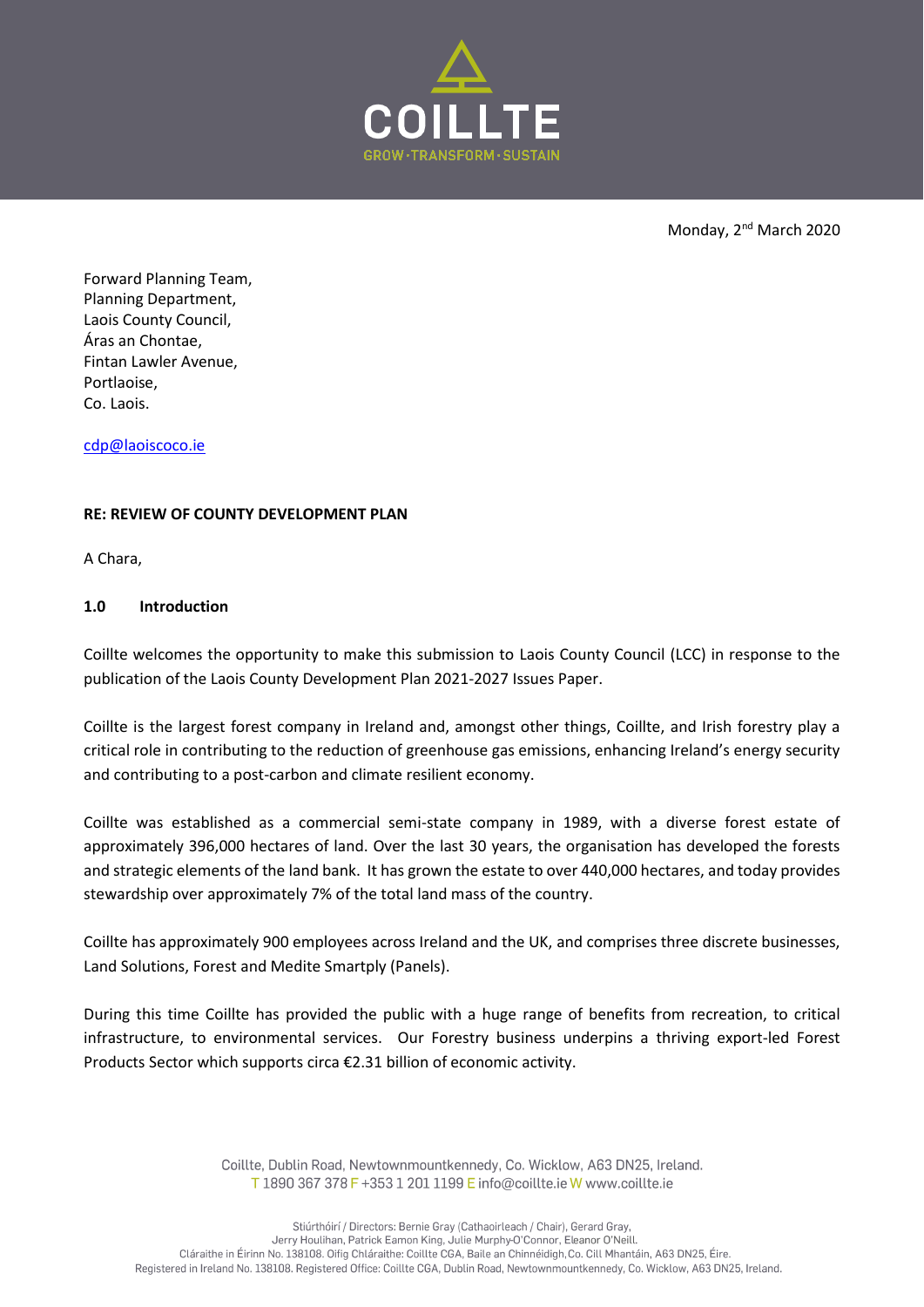

Coillte grows forests sustainably to produce quality wood and wood products. Ireland's forest industry will approximately double in size over the next 10 years and Coillte will be at the core of this initiative with an innovative supply chain and a consistent reinvestment in the next generation of forests. Our forests and forest products are playing an increasingly important role in mitigating the effects of climate change. The forest sector is also providing around 12,000 jobs today, mostly in rural Ireland.

Within Coillte, Land Solutions and Renewable Energy are active asset development and management businesses providing innovative commercial solutions to enable the attainment of key national policy objectives particularly those that are prescribed by the National Planning Framework (2018). The businesses span a wide range of industries including renewable energy, housing, healthcare, education, inward investment, infrastructure development, water, tourism and agriculture. Coillte has a longstanding heritage in the spheres of sustainability, recreation and community and a significant track-record in the renewable energy arena (specifically onshore wind through the development and construction of four wind farms totalling 230MW representing a total investment of over €400 million between 2010-2017).

Coillte has established a new not-for-profit entity, Coillte Nature, through which the company is seeking to deliver significant impact on climate and biodiversity objectives by undertaking large discrete projects with a separate non-commercial focus. These projects are intended to increase the national forest estate but with a strong emphasis on climate change mitigation, native species and habitat quality, as well as the development of outdoor recreational amenities.

# **2.0 Coillte Land Solutions**

Coillte has a strong tradition of working with communities and stakeholders, including local authorities, and commits to working closely with Laois County Council to deliver on local and wider needs in a manner which aligns with the overall vision for the county. We are rooted in communities all over Ireland and our record of providing land for and facilitating local sports clubs is a good demonstration of that local commitment. We will also continue to work with communities and Laois County Council to facilitate the development of a wide range of recreational, community and sporting facilities, ranging from playing pitches and clubhouses to walking trails, running tracks, all within easy reach of local communities.

Coillte is also Ireland's leading provider of outdoor recreational activities nationally, with over 3,000km of hiking trails, 12 forest parks, and 260 recreational sites, including those located in County Laois. Every year it is estimated there are over 18 million visits to our forests nationwide for outdoor recreation activities.

Coillte is also particularly proud to have helped deliver significant recreational developments to the Mid and Eastern Region including Center Parcs in Longford. The development of this site created 750 jobs during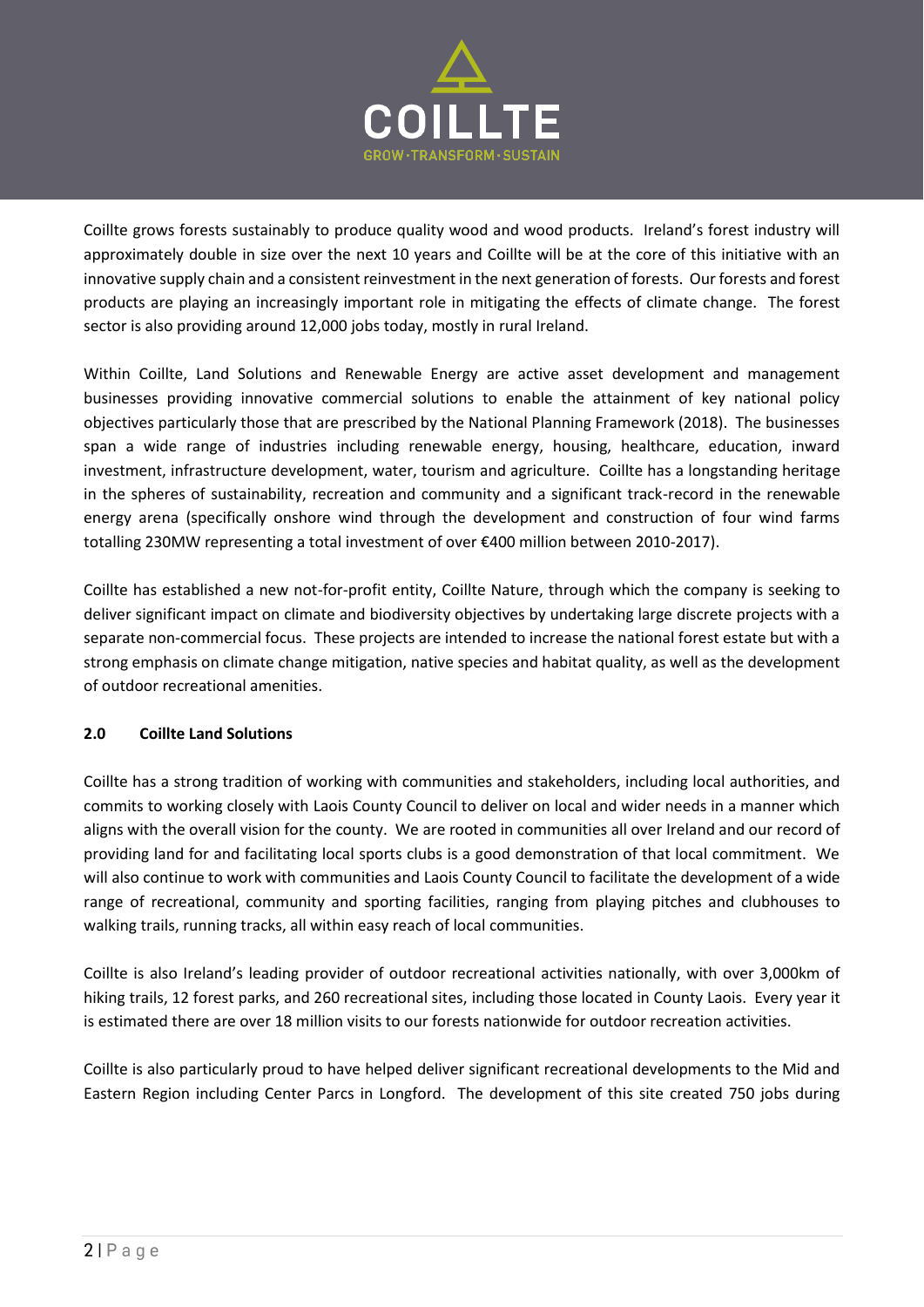

construction and resulted in over 1,000 long term associated jobs. It is estimated that the location of Center Parcs at Ballymahon will generate in the region of €30 million per annum to the local economy.

Coillte has engaged positively with Laois County Council throughout the years and wishes to continue this important collaboration.

Investment in outdoor recreation and forest based activities also drives economic activity, supporting job creation and sustaining local communities. Located at some of the most scenic locations in County Laois, including locations adjacent to the walking and mountain bike trails, the Coillte estate is in a strong position to play a key role in developing "increased dwell time" tourism and recreation throughout the county. The nature of the Coillte estate encourages visitors to "play and stay", whilst also capitalising on the potential of Ireland's Ancient East without compromising the scenic landscape or rich heritage.

With respect to the Laois Tourism Strategic Plan 2018 – 2023 which identifies strategic tourism goals to ensure the county is successful in realising its tourism potential; Coillte has a significant role to play in promoting activity in nature and growing key projects, which foster tourism connectivity at accessible locations in the county. These projects include thematic experiences and developing new (tourist) accommodation. Coillte considers it vitally important therefore, that the Development Plan includes clear objectives to deliver on these priority areas and welcomes future opportunities to work with Laois County Council and other stakeholders to deliver same.

Coillte can also provide appropriate locations to facilitate the upgrade of water and wastewater treatment infrastructure, in consultation with Irish Water and Laois County Council, in order to ensure that local infrastructure needs are provided at a strategic level.

The zoning of appropriate lands for the purposes of commercial, industrial, residential, tourism and recreational uses is considered essential to ensure the availability of appropriate land-banks into the future. Coillte would like to continue to work in partnership with Laois County Council to identify and develop suitable lands that address local needs and to ensure the necessary infrastructure services and supports are in place.

# **3.0 Renewable Energy**

As mentioned above Coillte is one of the biggest developers of renewable energy in the State and has enabled in excess of 30% of all installed wind farms through wayleaves/rights of way and as a land supplier and developer.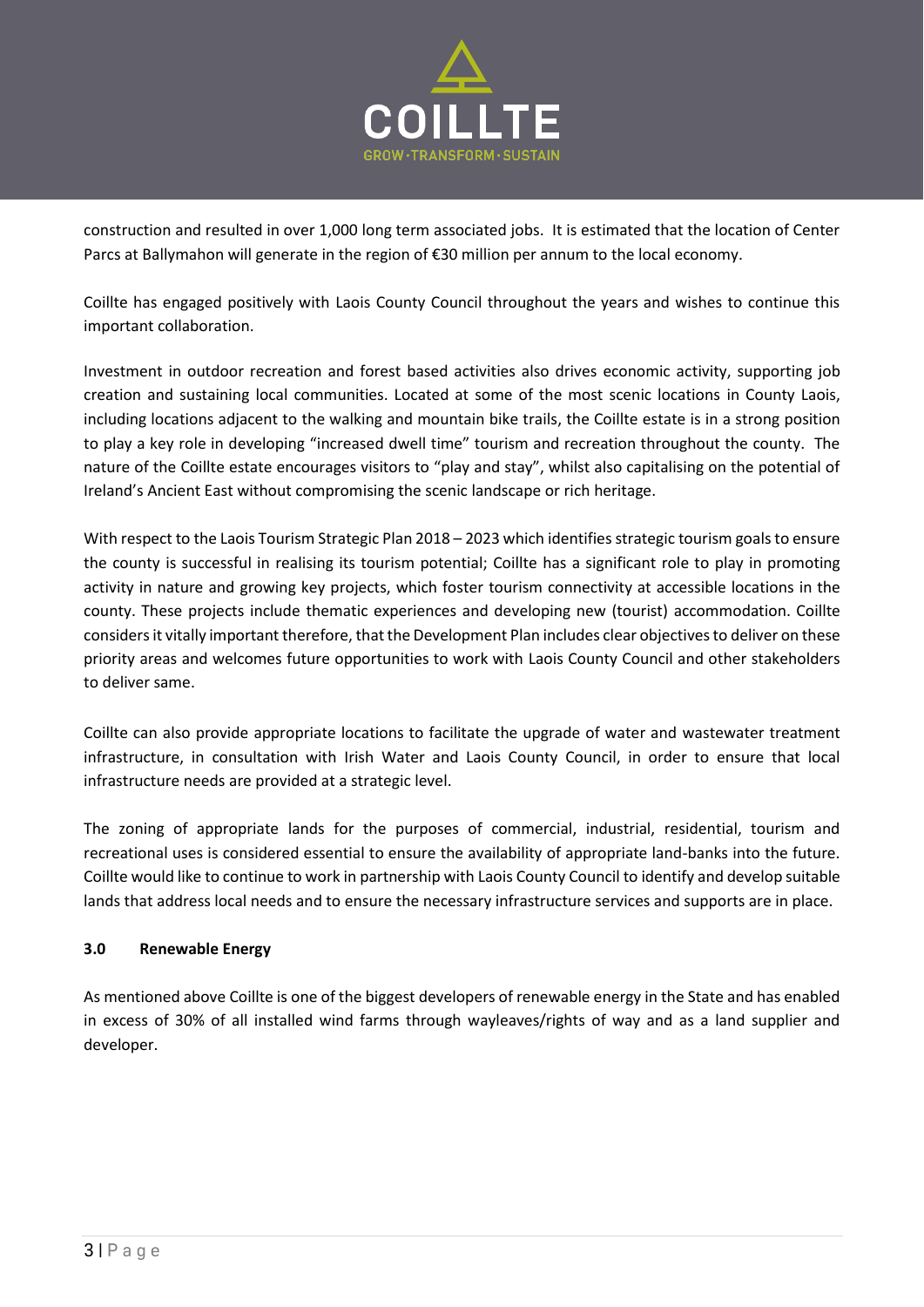

## **3.1 The Challenge of our Generation - Climate Action Plan 2019 and Renewable Energy Targets**

On 17th June 2019 the Government published the 'Climate Action Plan 2019' (CAP). This sets out the agreed course of action over the coming years to tackle climate breakdown. It is a visionary and transformational plan and at its heart recognises that "*We [Ireland]are close to a tipping point*" and "*decarbonisation is now a must if the world is to contain the damage and build resilience in the face of such a profound challenge*." (Exec. Summary pg. 8)

In particular the CAP places the decarbonisation of the electricity sector at the centre of its ambitions. In real terms it mandates this sector to move from 12 million tonnes of CO2 equivalent emissions in 2017, to 4.5million tonnes by 2030. In other words a massive reduction of 7.5million tonnes (62.5%).

Other sectors namely Transport, the Built Environment, Agriculture and Industry are also tasked with significant CO2 emission reductions but of a comparatively lower order namely 37.5%, 31.25%, 7.5% and 6.25% respectively. This makes transforming the electricity sector the single greatest lever in the CAP in terms of CO2 reduction (Ref. EirGrid Strategy Launch 2019, CEO presentation).

The 2019 CAP provides a roadmap of what must be achieved and requires 70% of all our electricity to come from renewable energy sources by 2030. This almost doubles our current target of 40% by 2020. To achieve the 70% target, the CAP earmarks a target of 3.5GW off-shore wind and a doubling of existing on-shore wind from circa 4GW (today) to 8.2GW by 2030. To put this scale of the ambition into further context it should be noted that it has taken 20+ years to achieve the current level of renewable penetration onto the Grid. The challenge is now to achieve twice as much in half the time.

Coillte believes that planners working in all tiers of government (national, regional, local) and the planning profession in general needs to step forward and frame this ambition in the form of plan-led 'Renewable Energy Strategies' (RESs) as an utmost priority.

Planners have the unique skills and experience to establish a clear and consistent plan-led approach to the delivery of this considerable quantum of renewables. Planners have a responsibility to ensure an appropriate, plan-led framework is in place to provide certainty and predictability to the market and to ensure the appropriate balance between all land use constraints and opportunities, and community and other interests.

The EMRA Regional Spatial and Economic Strategy (RSES) also clearly recognises the urgent need to decarbonise the energy sector (Section 7.9 Climate Change). Policy RPO 7.35 and 7.35 of the EMRA RSES state:

*"RPO7.35: EMRA shall, in conjunction with local authorities in the Region, identify Strategic Energy*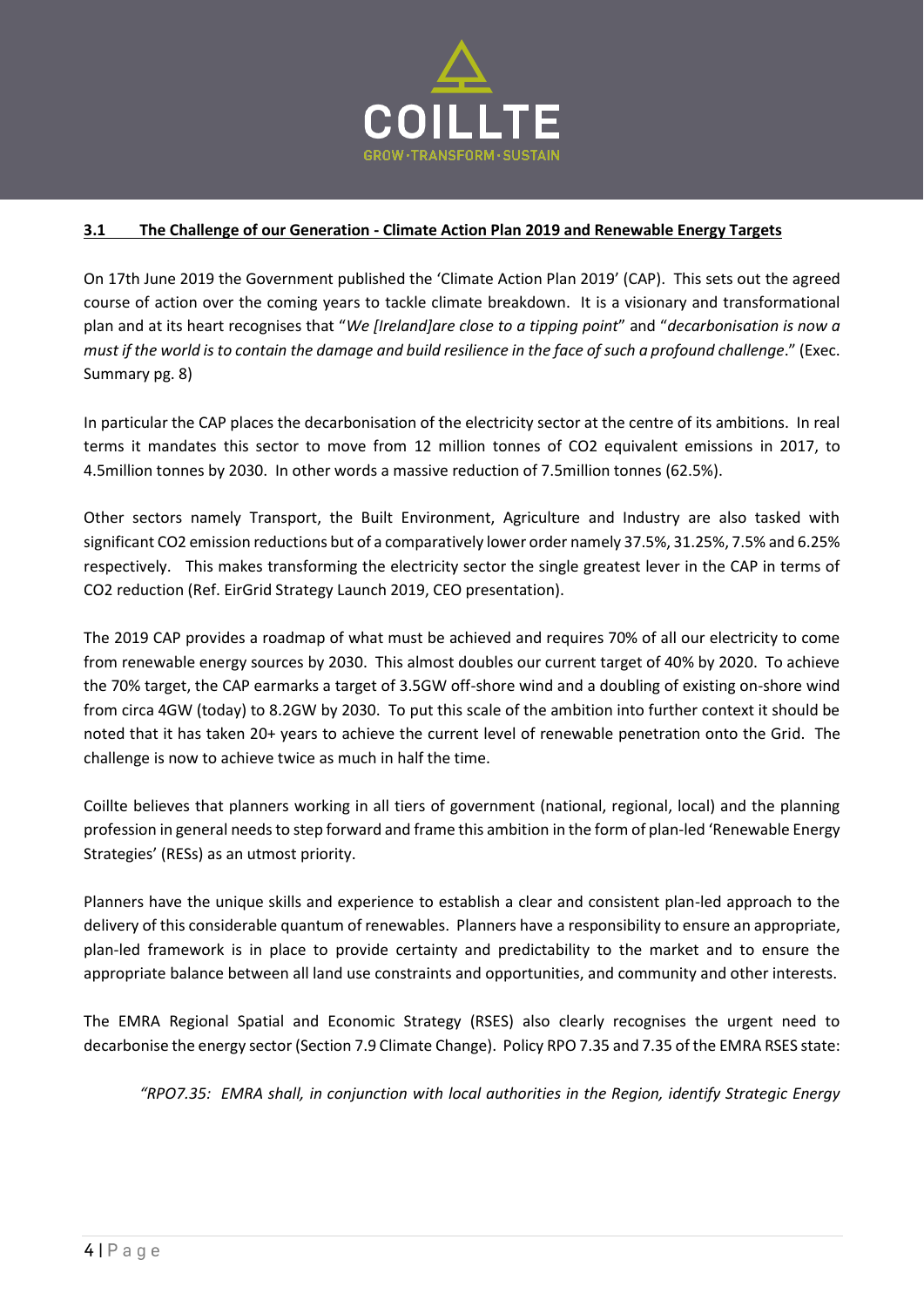

*Zones as areas suitable for larger energy generating projects, the role of community and micro energy production in urban and rural settings and the potential for renewable energy within industrial areas. The Strategic Energy Zones for the Region will ensure all environmental constraints are addressed in the analysis. A regional landscape strategy could be developed to support delivery of projects within the Strategic Energy Zones."* 

*"RPO 7.36: Planning policy at local authority level shall reflect and adhere to the principles and planning guidance set out in Department of Housing, Planning and Local Government publications relating to 'Wind Energy Development' and the DCCAE Code of Practice for Wind Energy Development in Ireland on Guidelines for Community Engagement and any other relevant guidance which may be issued in relation to sustainable energy provisions."*

Coillte strongly believes the identification of '*Strategic Energy Zones as areas suitable for larger energy generating projects*' should be set in the context of a plan-led approach, namely a holistic Renewable Energy Strategy for the entire EMRA Region<sup>1</sup>.

Coillte believes that this approach would ensure inter county consistency in relation to designating renewable energy zones and identifying landscape sensitivities.

However, notwithstanding our strong belief in a holistic Regional Renewable Energy Strategy, Coillte recognises that time is of the essence and that RPO7.35 is not time bound and may not materialise in the short term. With this in mind, Coillte recommends that each local authority in the Region incorporate a RES into the making/updating of its individual County Development Plan.

In so doing each local authority must engage closely with neighbouring local authorities and with other local authorities in the EMRA. A regional steering group comprising planners from each local authority and potentially led by Laois planners and/or EMRA, would be optimum. A representative from the DHPLG should also be requested to join the steering group.

Furthermore it is imperative that a set of guiding principles is agreed and used by all local authorities in developing local authority RESs. To this end the methodology and principles set out in ["SEAI's Local Authority](https://www.seai.ie/publications/Methodology-for-Local-Authority-Renewable-Energy-Strategies.pdf)  [Renewable Energy Strategy](https://www.seai.ie/publications/Methodology-for-Local-Authority-Renewable-Energy-Strategies.pdf)" [2013] remain valid and should be used.

[https://www.seai.ie/publications/Methodology-for-Local-Authority-Renewable-Energy-Strategies.pdf]. The

<sup>&</sup>lt;sup>1</sup> It should be noted that the DCCAE is also in the process of drafting a 'Renewable Electricity Policy and Development Framework'. Our understanding is that this Plan will also nationally identify areas for large scale renewable projects. The current status of this document is unknown at time of writing. Furthermore the interaction of this document with the National, Regional and Local Planning Policy hierarchy is also unknown. For this reason no explicit link/reference is made to this document in this submission.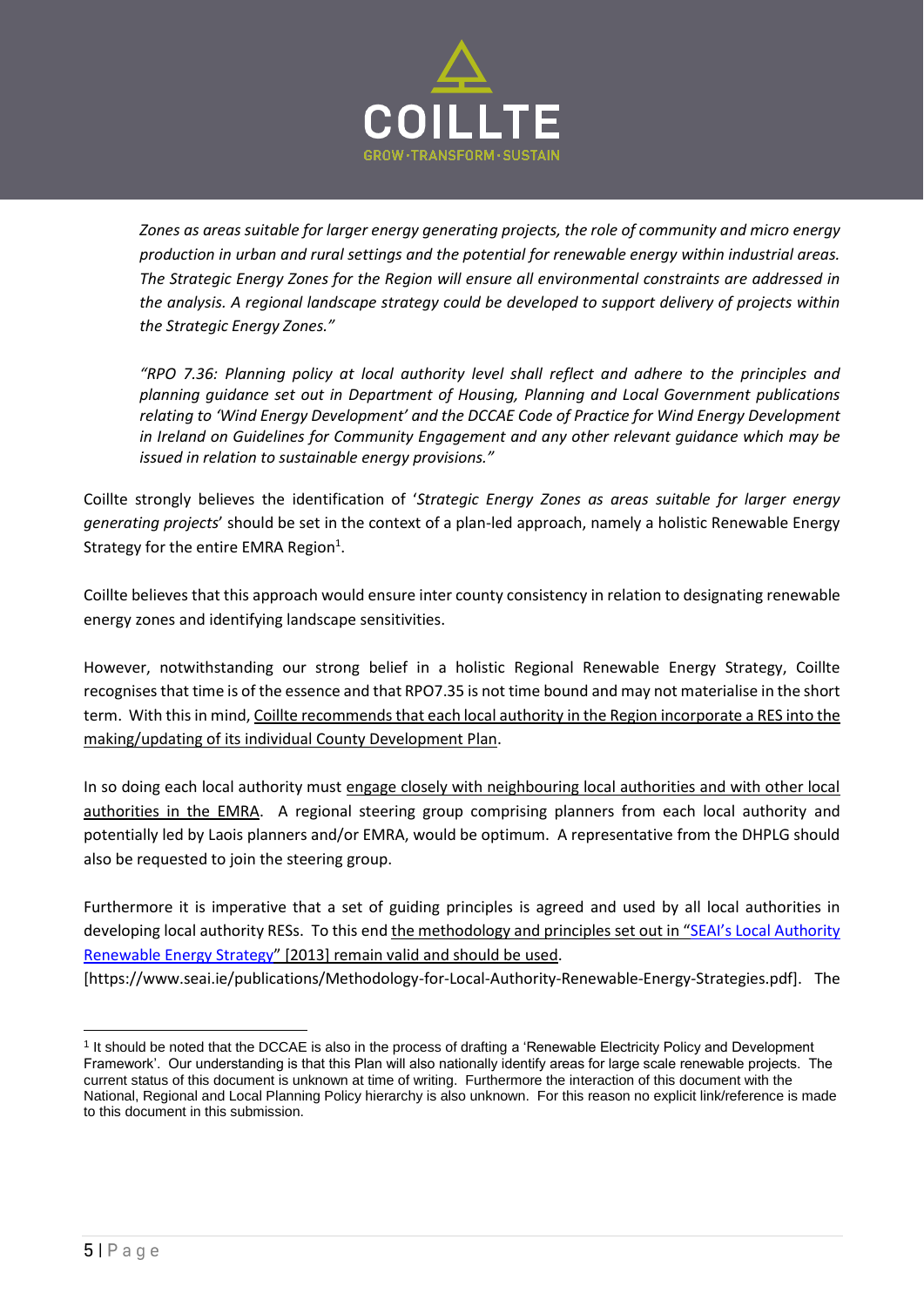

SEAI methodology is based on the 4 core steps as follows:

- The Preliminary Phase, which clarifies the local need for a LARES and identifies whether strategic environmental assessment or appropriate assessment are required;
- Step 1: The Policy Review, identifying all renewable energy and other relevant policies;
- Step 2: Identify the Renewable Energy Resources and their potential for exploitation;
- Step 3: Review the Constraints and Facilitators that might affect exploitation;
- Step 4: Develop the Local Renewable Energy Policy

This methodology was used very successfully by Tipperary Co. Co. in devising their RES and was endorsed by the planning profession in 2018 at the Irish Planning Institute awards. This supersedes the step by step approach to identifying wind energy zones in the 2006 WEGs, which have been transposed into the 2019 Draft document<sup>2</sup>.

Based on Coillte's extensive experience of developing and facilitating wind farms in Ireland we suggest that the following recommendations complement the principles in the SEAI document:

- Each local authority carry out a full assessment of all lands within their County and classify areas for renewables using terminology which is agreed in advance with the Steering group (referred to earlier). Such terminology could include: 'No-Go', 'Open to Consideration', and 'Preferred' areas.
- Each local authority consider/reconsider its Landscape Character Assessment (LCA) and identify landscape sensitivities vis a vis renewable energy developments. As above an approach and terminology should be agreed in advance with the Steering group. Such terminology could include 'Low', 'Medium', and 'High' sensitivity.

It should be noted that turbine technologies have advanced significantly in the past decade and this trend is set to continue. For this reason we suggest the SEAI Wind Atlas, or any similar general wind resource data, is not used as a hard constraint when identifying suitable areas for on-shore wind.

In addition, we recommend that existing grid constraints are not considered hard constraints when preparing RESs. This is because, amongst other things, the development of the Grid will react to (planning) consented developments where necessary. In essence this means that a planning consent, or indeed a critical mass of planning consented projects triggers grid development/reinforcement where necessary.

This issue of existing grid availability was recognised in the SEAI [2013] document which suggested that "*local* 

<sup>&</sup>lt;sup>22</sup> Coillte made an observation in relation to this as part of the consultation on the Draft 2019 WEGs.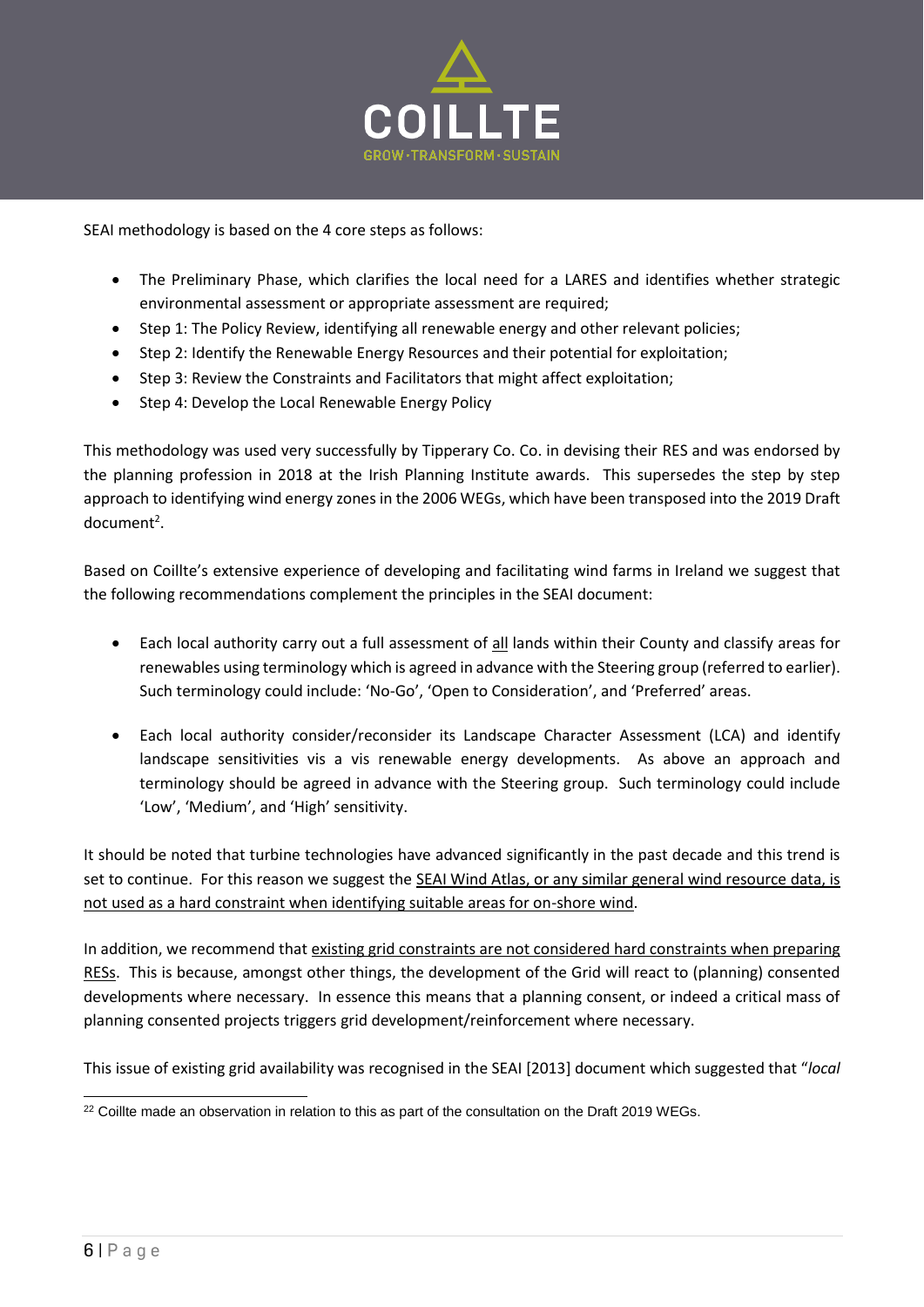

*authorities may consider policies and objectives which could underpin and support infrastructure and network deployment to achieve national energy targets while realising local RE potential*". Coillte wholly supports the delivery and upgrading of grid infrastructure to facilitate Renewable Energy potential. The EMRA RSES has excellent policies in relation to grid development [RPO10.19-10.24] inclusive and Coillte requests that these are mirrored in the Laois CDP.

The Draft Wind Energy Development Guidelines 2019 were also published last December by the Department of Housing, Planning and Local Government. These are likely to be finalised later this year. Specific Planning Policy Requirement (SPPR) 1 requires compliance with Section 3.4 which in turn says the Development Plan should set out the following: "*the identification on development plan maps of the key areas within the planning authority's functions area where there is significant wind energy potential and where…. Wind energy developments will be acceptable in principle… open to consideration… generally discouraged*." As SPPR1 is proposed to be a binding requirement of the Wind Energy Development Guidelines, it essentially requires the preparation of a Wind Energy Strategy. There is an obvious opportunity to incorporate this as part of the current County Development Plan review process.

Coillte is an active member of the Irish Wind Energy Association (IWEA) and our staff actively participate in a number of the Association's committees. In particular Coillte wish to support and endorse the recommendations proposed by IWEA in its separate submission. In this regard we note and wish to emphasis the following key issue:

The draft County Development Plan should bring forward progressive policies and objectives that ensure Laois County Council can deliver its share of the national climate change and renewable energy targets intended to decarbonise the Irish economy in line with the National Planning Framework and Climate Action Plan. Laois County Council must be confident its policies and objectives will be able to deliver on these national targets. Coillte looks forward to seeing the SEA use an evidence-based approach to confirm that the policies and objectives of the draft County Development Plan are sufficient to comply with Laois County Council obligations and will help facilitate projects that will further decarbonise the Irish economy over the lifetime of the new plan.

# **3.2 Working in Partnership**

The scale of the overall CAP ambition is considerable and requires considerable collaboration between all parties involved or associated with renewable energy including the communities that will ultimately host the infrastructure.

Coillte has an experienced team in the area of wind farm planning and development and is available to work in partnership with Laois County Council to support the realisation of the CAP targets.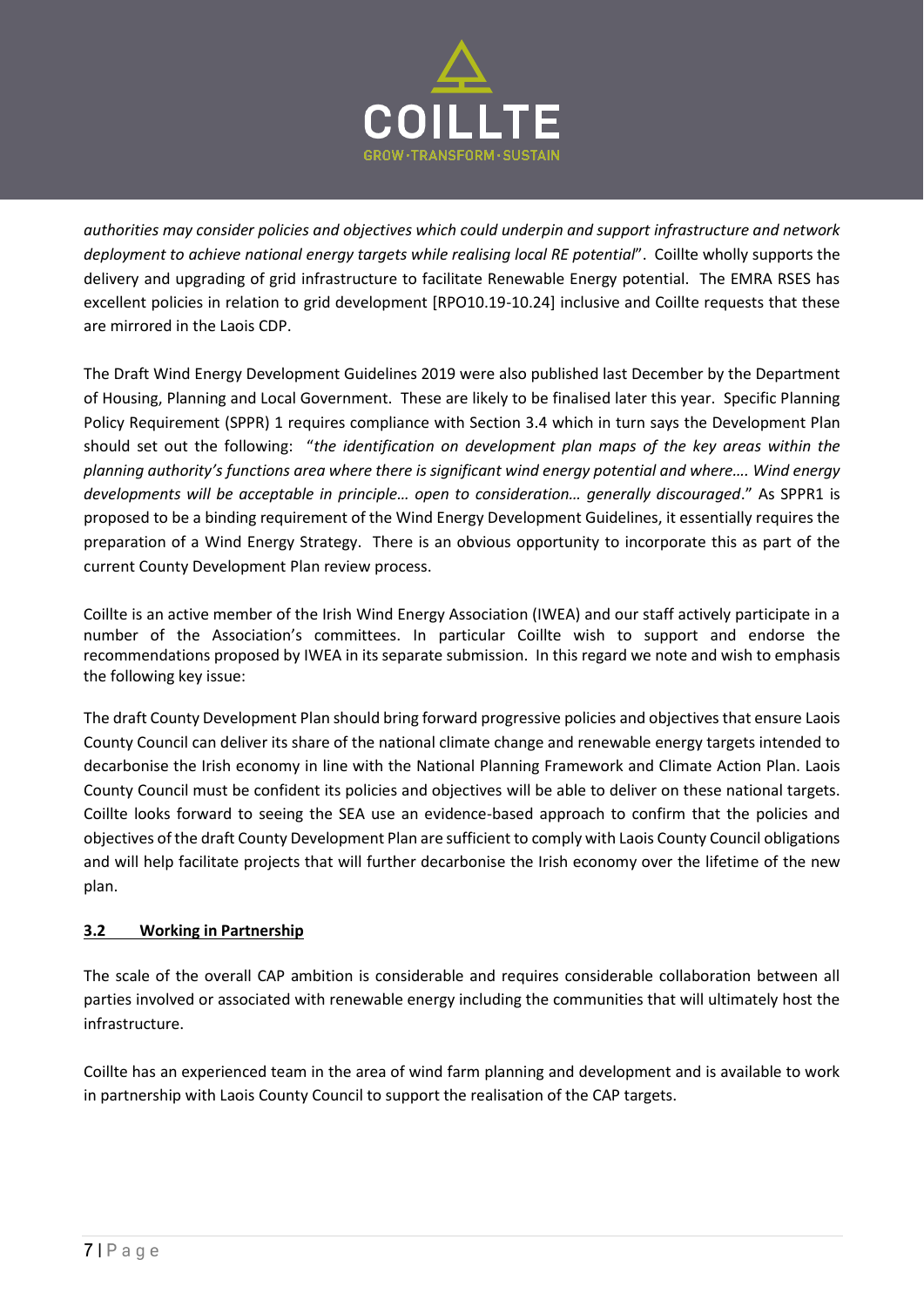

As a semi state company, Coillte profits belong to the state and are returned by dividend to the shareholder on an annual basis. We operate a 'Fair Play Model' of engagement that commits to transparent dialogue and the sharing of information on an on-going basis with those most impacted by proposed developments.

Coillte is committed to ensuring that local communities benefit from having a wind farm in their locality in terms of Community Benefit Funds and we are also working hard in the area of Community Investment and examining how communities could be given the opportunity to invest in a wind farm project.

# **3.3 Building Materials**

With respect to Timber is without doubt one of the most environmentally-friendly and versatile building materials available, and being a natural carbon sink can be considered truly renewable. Coillte requests that Laois County Council promote the use of sustainable timber products wherever possible in building and construction projects.

# **4.0 Coillte Nature**

A healthy biodiversity and a stable climate are prerequisites for a thriving society and a strong economy, and nature has intrinsic value in and of itself. As Ireland's largest landowner, Coillte has a unique responsibility to deliver solutions that help restore nature and improve the integrity of our life support systems.

In June 2019, and with the next 30 years in mind, Coillte acknowledged this by announcing the establishment of Coillte Nature: a new non-profit division of the organisation dedicated to large-scale projects that advance the creation, restoration, reconnection and rehabilitation of woodland habitats across the country (as referenced in Section 1.0).

In January 2020, the team commenced work across its four strategic themes: native woodland creation, urban forests, major biodiversity projects and ecosystem services. Coillte Nature's first year of operation will see new collaborations, partnerships and projects rolled out under these themes, all with the common objective of wilder woods for Ireland.

# **5.0 Conclusion**

We believe that Coillte Land Solutions and Renewable Energy businesses have the experience and expertise to support Laois County Council and the Eastern and Midlands Regional Assembly to realise one the Region's key principles around climate action, namely "*Climate action, by enhancing the climate resilience and*